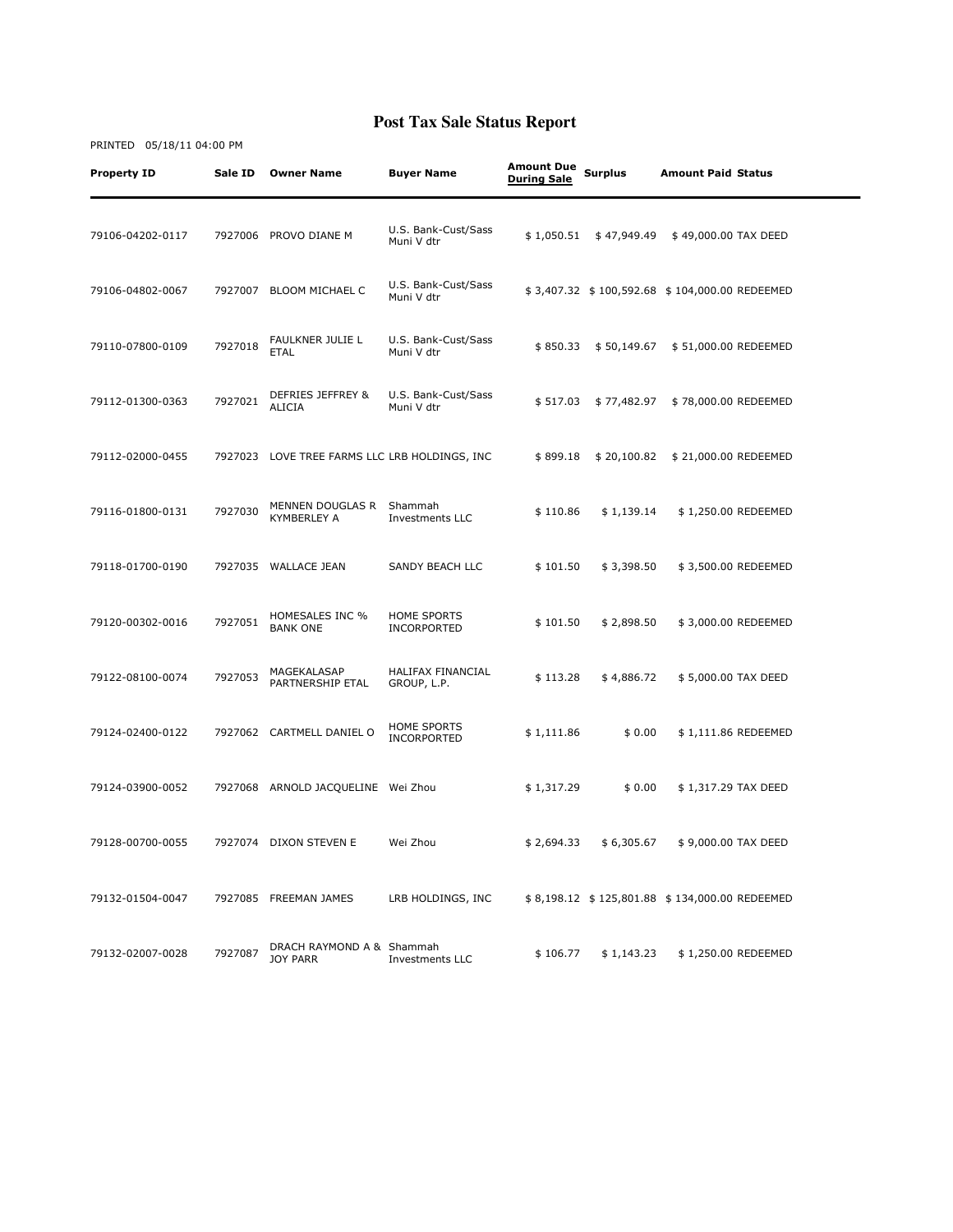| <b>Property ID</b> | Sale ID | <b>Owner Name</b>                       | <b>Buyer Name</b>                       | <b>Amount Due</b><br><b>During Sale</b> | <b>Surplus</b> | <b>Amount Paid Status</b>                     |  |
|--------------------|---------|-----------------------------------------|-----------------------------------------|-----------------------------------------|----------------|-----------------------------------------------|--|
| 79132-02900-0444   |         | 7927092 BRUECK ANITA                    | SFS, LLC.                               |                                         |                | \$2,861.25 \$129,138.75 \$132,000.00 REDEEMED |  |
| 79134-06815-0502   | 7927099 | EDMONDS AB T &<br><b>BROOK</b>          | U.S. Bank-Cust/Sass<br>Muni V dtr       |                                         |                | \$4,145.46 \$141,854.54 \$146,000.00 REDEEMED |  |
| 79138-00700-0175   |         | 7927107 MARTIN TERRY L                  | Shammah<br>Investments LLC              | \$489.83                                | \$2,010.17     | \$2,500.00 TAX DEED                           |  |
| 79138-04600-0048   | 7927108 | LEFFLER AMELIA %<br>LIPHARD JOHN        | Shammah<br>Investments LLC              | \$175.84                                | \$0.00         | \$175.84 INVALID                              |  |
| 79138-07200-0011   | 7927110 | MARVIN BARBARA J<br><b>BARBARA JEAN</b> | SAGE ACQUISITIONS<br>GROUP, LLC         | \$424.04                                | \$4,575.96     | \$5,000.00 REDEEMED                           |  |
| 79140-04000-0243   | 7927116 | STEWART SHARON K<br>& BOBBY G           | Wei Zhou                                | \$1,319.39                              | \$17,680.61    | \$19,000.00 REDEEMED                          |  |
| 79146-05306-1814   | 7927125 | KING ROSANNA L                          | LRB HOLDINGS, INC                       | \$1,817.12                              | \$69,182.88    | \$71,000.00 REDEEMED                          |  |
| 79146-05308-0558   | 7927129 | DELAPAZ JASON K &<br><b>WANDA</b>       | U.S. Bank-Cust/Sass<br>Muni V dtr       |                                         |                | \$5,455.19 \$128,544.81 \$134,000.00 REDEEMED |  |
| 79146-05511-0344   | 7927133 | BRUMMETT JANET M                        | LRB HOLDINGS, INC                       | \$1,225.97                              | \$45,774.03    | \$47,000.00 REDEEMED                          |  |
| 79150-00100-0127   |         | 7927134 LUFF JAMES R                    | Wei Zhou                                | \$1,800.79                              | \$1,199.21     | \$3,000.00 REDEEMED                           |  |
| 79150-01900-0032   | 7927135 | <b>WELLS FARGO BANK</b><br>NА           | Shammah<br>Investments LLC              | \$4,631.30                              | \$9,368.70     | \$14,000.00 TAX DEED                          |  |
| 79152-08400-0178   |         | 7927140 STACEY WILLIAM G                | Shammah<br>Investments LLC              | \$204.86                                | \$4,295.14     | \$4,500.00 INVALID                            |  |
| 79154-07702-0010   |         | 7927143 BEV II INC                      | <b>HALIFAX FINANCIAL</b><br>GROUP, L.P. | \$15,114.95                             | \$13,885.05    | \$29,000.00 REDEEMED                          |  |
| 79156-01300-1254   |         | 7927159 FASSNACHT ANGIE                 | SFS, LLC.                               | \$3,645.93                              | \$36,354.07    | \$40,000.00 REDEEMED                          |  |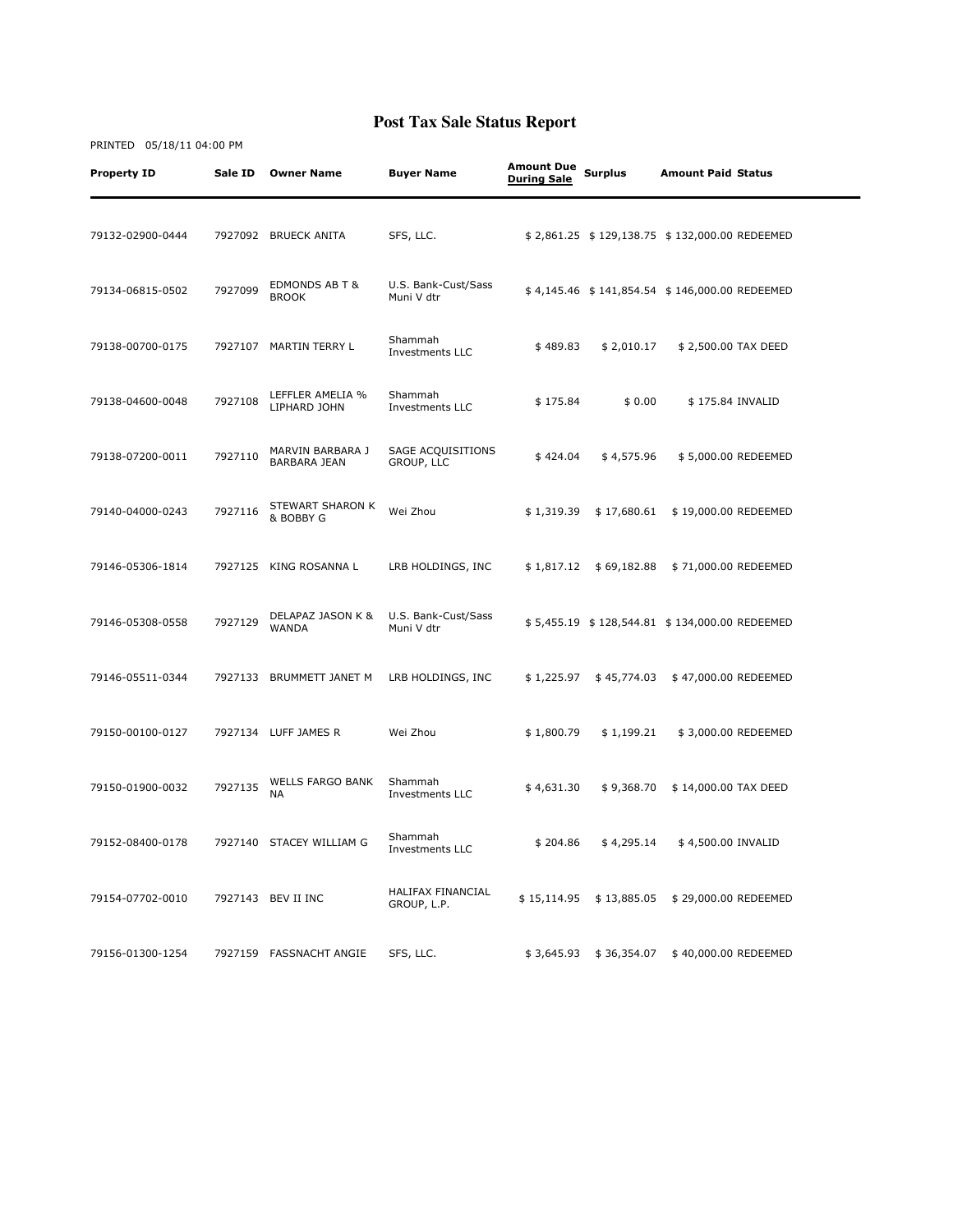| <b>Property ID</b> | Sale ID | <b>Owner Name</b>                                   | <b>Buyer Name</b>                 | <b>Amount Due</b><br><b>During Sale</b> | <b>Surplus</b> | <b>Amount Paid Status</b> |  |
|--------------------|---------|-----------------------------------------------------|-----------------------------------|-----------------------------------------|----------------|---------------------------|--|
| 79156-01700-1790   | 7927160 | FARRINGTON DIANA L<br>% DIANA PUDUE                 | <b>KOSCO</b>                      | \$3,866.44                              | \$37,133.56    | \$41,000.00 REDEEMED      |  |
| 79156-04600-0100   |         | 7927171 FISHER ALBERT                               | Wei Zhou                          | \$3,391.93                              | \$508.07       | \$3,900.00 TAX DEED       |  |
| 79156-05000-0557   | 7927173 | EARL RONALD C &<br>ELIZABETH N                      | Tax Lien Income Fund<br>I, LLC    | \$10,534.21                             | \$70,465.79    | \$81,000.00 REDEEMED      |  |
| 79156-05000-0810   | 7927175 | BRIGGS CAROLINE B                                   | Plymouth Park Tax<br>Services LLC | \$2,746.07                              | \$59,253.93    | \$62,000.00 REDEEMED      |  |
| 79156-05700-0638   | 7927187 | RHORER ANDREW R<br>SHEILA ANNE                      | U.S. Bank-Cust/Sass<br>Muni V dtr | \$1,909.41                              | \$52,090.59    | \$54,000.00 REDEEMED      |  |
| 79156-07700-0508   |         | 7927202 BUGHER MATHEW                               | SFS, LLC.                         | \$2,869.39                              | \$48,130.61    | \$51,000.00 REDEEMED      |  |
| 79156-07900-0803   | 7927203 | CAVANAUGH<br><b>CATHLEEN M</b>                      | Plymouth Park Tax<br>Services LLC | \$6,533.11                              | \$44,466.89    | \$51,000.00 REDEEMED      |  |
| 79156-08000-1319   | 7927206 | WRIGHT JANICE A                                     | <b>KOSCO</b>                      | \$4,632.65                              | \$34,367.35    | \$39,000.00 REDEEMED      |  |
| 79156-08300-0964   | 7927211 | LAWRENCE DANIEL<br>MICHAEL                          | SFS, LLC.                         | \$3,171.96                              | \$21,828.04    | \$25,000.00 REDEEMED      |  |
| 79156-10800-1159   | 7927231 | SFJV-2003-1 LLC %<br>AMERICA'S<br>SERVICING COMPANY | Shammah<br>Investments LLC        | \$511.21                                | \$0.00         | \$511.21 TAX DEED         |  |
| 79156-11100-0925   | 7927232 | MISKUNAS DAVID M<br>STEPHANY M                      | CFB ENTERPRISES,<br><b>LLC</b>    | \$1,041.07                              | \$34,958.93    | \$36,000.00 REDEEMED      |  |
| 79156-11900-2204   |         | 7927234 PRICE DELORES JUNE KOSCO                    |                                   | \$518.07                                | \$9,481.93     | \$10,000.00 REDEEMED      |  |
| 79156-15200-0719   |         | 7927243 LAWSON REX D                                | U.S. Bank-Cust/Sass<br>Muni V dtr | \$2,300.04                              | \$37,699.96    | \$40,000.00 REDEEMED      |  |
| 79158-10910-0380   | 7927246 | COOMBS ALLEN D                                      | <b>HOME SPORTS</b><br>INCORPORTED | \$128.88                                | \$0.00         | \$128.88 REDEEMED         |  |